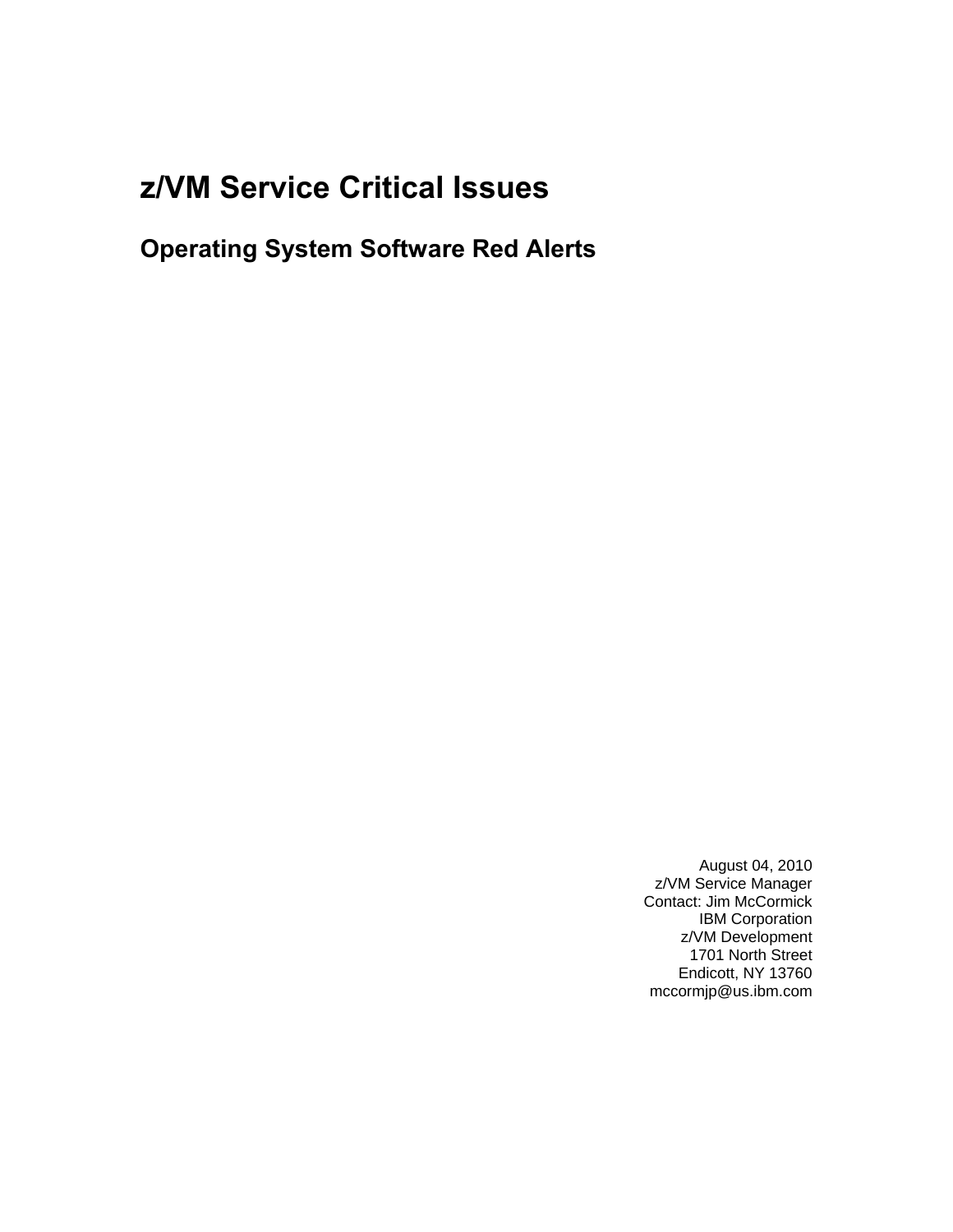## **August 2010**

## **PK97437 - SSL Server Performance and Scalability Enhancements - Packaging Updates**

With this APAR and its associated requisites (listed below), TCP/IP for z/VM provides significant performance and scalability enhancements for the CMS-based SSL server, introduced with z/VM version 5 release 4.

**APAR PK97437** provides packaging and related infrastructure changes needed for running the SSL and TCPIP server modules, updated by APARS PK97438 and PK75662 respectively. **APAR PK97438** provides an updated SSL server module (SSLSERV) that incorporates changes that are intrinsic to the provision of enhanced server performance capabilities.

**APAR PK75662** provides an updated TCP/IP server module (TCPIP) that incorporates changes to accommodate various scalability and performance changes introduced within the SSL server module and the TCP/IP infrastructure, as updated by APARS PK97438 and PK97437 respectively.

**APAR VM64740 (CMS)** provides updates to correct problems with the use of CMS queue management support within in a DCSS and adds execution of a STFL instruction during CMS initialization.

Detailed information about these enhancements, their use, and **system and configuration changes required to install these updates**, can be found at this z/VM web site URL: http://www.vm.ibm.com/related/tcpip/vmsslinf.html

#### **Users Affected:**

All z/VM customers who have configured the z/VM SSL server and are running it in a production environment.

Customers who acquire these updates, but have not employed an SSL server within their installation, do not need to complete the prescribed changes prior to placing service into production.

#### **Problem Summary:**

Symptoms indicative of a lack of the required changes will be reflected in the SSL and TCP/IP server consoles, represented by these examples. Note that messages different from those shown here might be produced, based on the system configuration that is in place:

#### **SSL Server:**

```
...
DTCRUN1005E Required tag :DCSS_Parms. was not found in file(s):
nodeIDDTCPARMS D1, IBM DTCPARMS D1
DTCRUN1099E Server not started - correct problem and retry
...
```

```
(-- or -- )
```

```
...
```
DTCRUN1041E A server of class SSL\_DCSS\_AGENT is not defined for SSLSERV in files: nodeID DTCPARMS D1, IBM DTCPARMS D1 DTCRUN1099E Server not started - correct problem and retry

...

#### **TCP/IP Server:**

```
...
DTCRUN1038I Server is not configured to support secure connections
```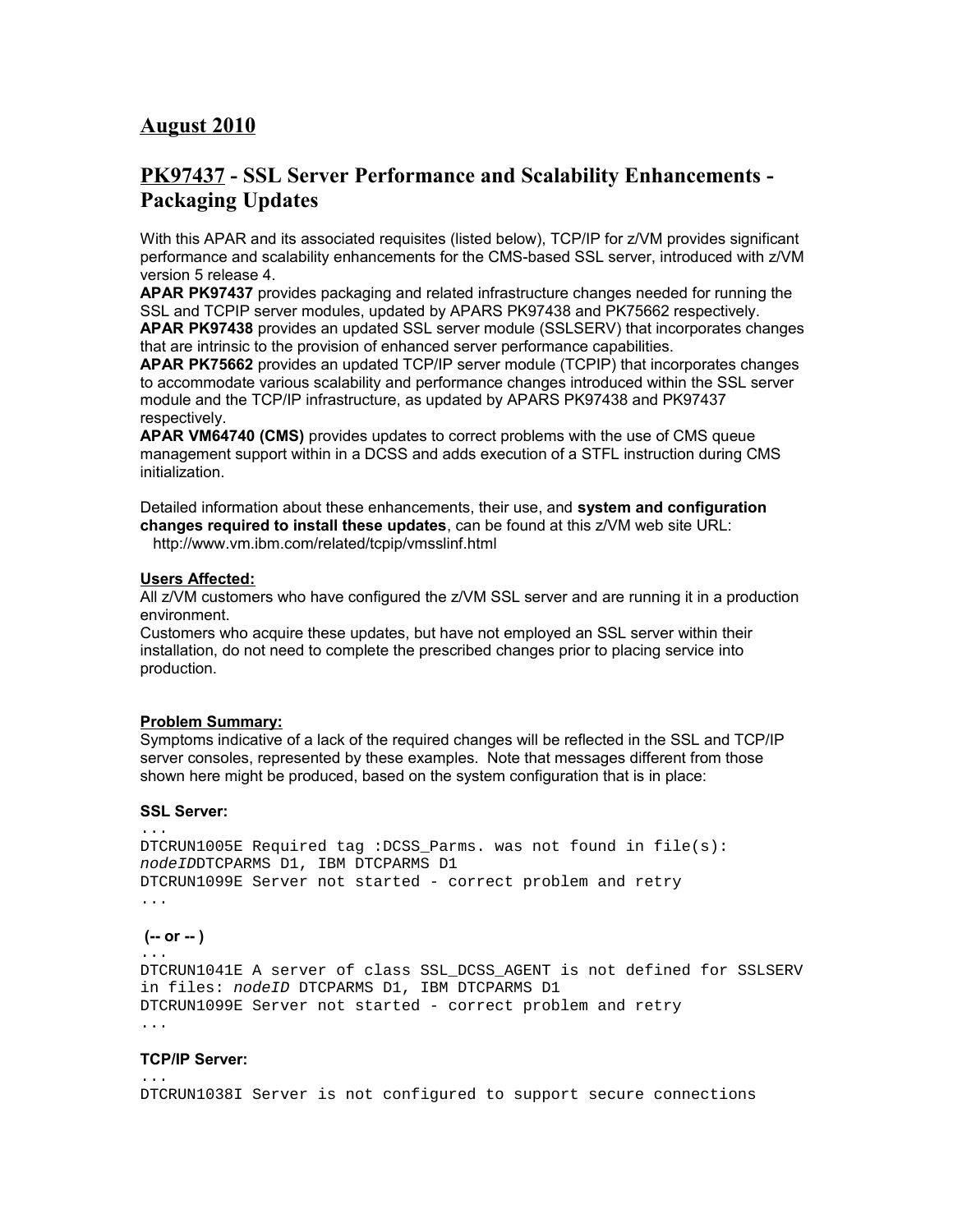```
...
DTCPAR219I SSLServerID: SSLSERV; Timeout: 30
...
DTCIPI056I TCP/IP is configured to not allow an SSL server. The
SSLSERVERID statement is ignored.
...
```
#### **Problem Conclusion:**

The configuration changes described for these APARs, accessible via this URL:

#### **http://www.vm.ibm.com/related/tcpip/vmsslinf.html**

**must** be implemented *before* the updated service provided by their respective PTFs is placed into production (that is, *before* the **PUT2PROD** or **TCP2PROD** commands are used). If the necessary changes are not implemented, **the SSL server will not properly initialize and no longer will function**. Note also that these PTFs must be applied and installed together. The various components updated by each PTF are interdependent, and must be used together in an operational environment. These PTFs cannot be selectively applied, and then used on an individual basis.

### **June 2010**

# **VM64793 - New CP function to support protected-key CPACF requires Coupling Facility microcode support on the IBM System z10.**

VM64793 provides support for the protected-key CP Crypto Assist Functions (CPACF) available on the IBM System z10 processors. Guest support is provided such that guests may execute the new protected-key CPACF functions.

In order to exploit this new function, customers who install PTF for APAR VM64793 will also need to install supporting microcode on IBM z10 processors running at DR76 or DR79. Without the microcode support, you will not be able to initialize the guest Coupling System.

#### **Users Affected:**

All z/VM customers running guest coupling support when they have both a z10 and the PTF for APAR VM64793

#### **Problem Summary:**

During IPL of a z/OS guest of z/VM with guest coupling support, the following message is received: HCPGIR450W: CP entered; disabled wait PSW IPL continues, but z/OS issues message: IXC518I SYSTEM NOT USING COUPLING FACILITY with REASON: NOT CONNECTED TO SYSTEM. and the coupling facility is not usable.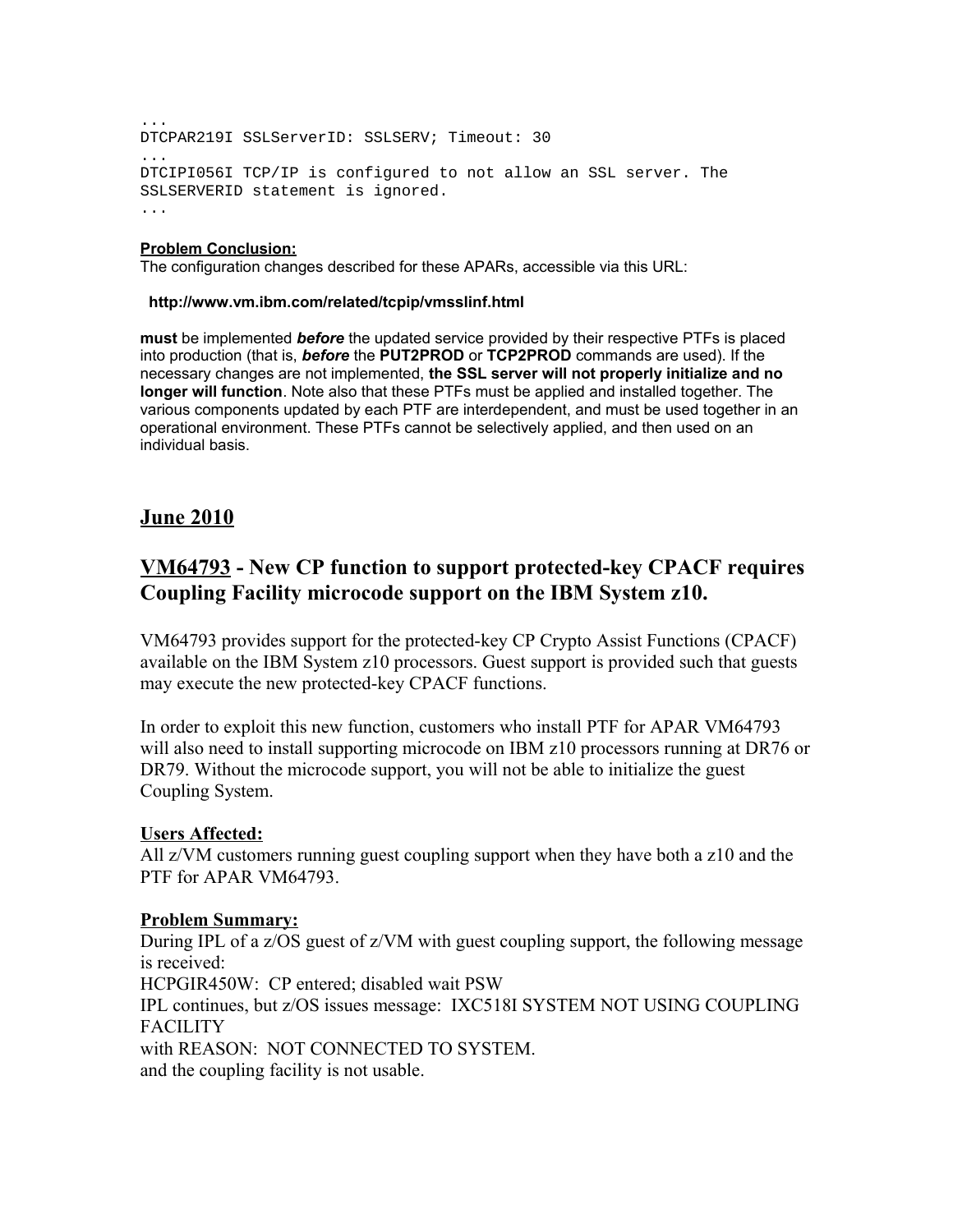## **Problem Conclusion:**

Before the PTF for APAR VM64793 is applied to z/VM 5.4 or 6.1, the following z10 MCLs must be applied and activated:

- CFCC EC N24403 MCL006 for driver 79
- CFCC EC N10964 MCL015 for driver 76